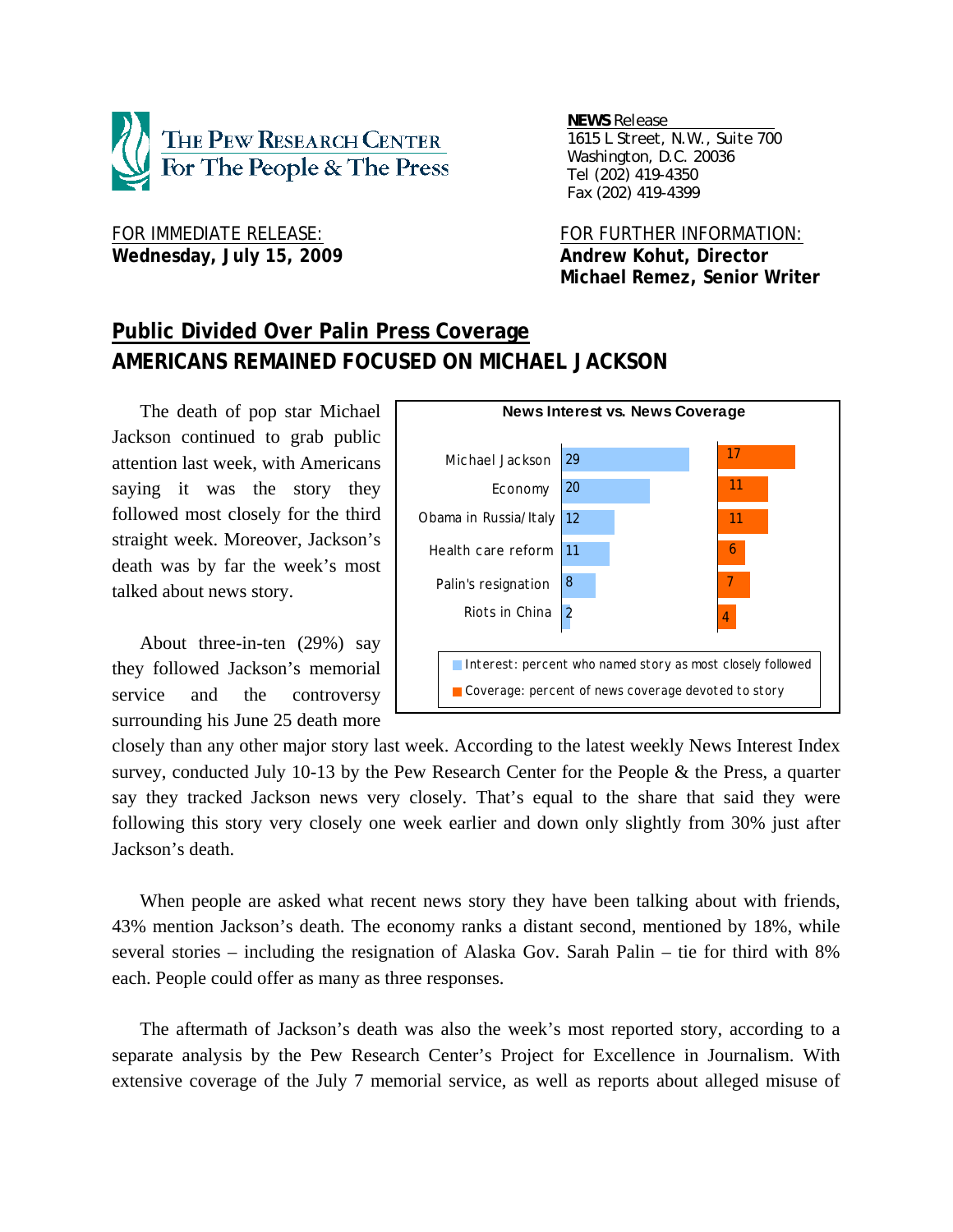prescription drugs and a possible custody fight over his children, reporting on Jackson filled 17% of the newshole from July 6-12.

The many elements of the Jackson story continue to hold Americans' interest – especially African Americans' interest – as demonstrated by both the share following the story very closely and those talking about the story with friends. While more than four-in-ten (43%) mention Jackson's death when asked what they have been talking about with friends, the share rises to two-thirds (67%) among African Americans. Although Jackson's death is also the most mentioned story for whites, the proportion is smaller: 39%.

| <b>News the Public Is Talking About</b>                                                                                                                          |
|------------------------------------------------------------------------------------------------------------------------------------------------------------------|
| What recent news story, if any, have you<br>and your friends been talking about?*<br>%                                                                           |
| 43 Death of pop singer Michael Jackson<br>18 State of the economy<br>8 Health care reform                                                                        |
| 8 Resignation of Alaska Gov. Sarah Palin<br>8 Murder of quarterback Steve McNair<br>6 Crime stories                                                              |
| 6 Rising unemployment<br>*Open-ended question; top categories shown.<br>Total percentages add to more than 100<br>because people could offer multiple responses. |

 Close to two-in-ten (18%) of the public as a whole say they are talking with friends about the state of the economy, while 8% mention health care reform, Palin's resignation or the murder of retired quarterback Steve McNair in Nashville. Smaller shares (6%) mention rising unemployment or certain crime stories. People mention many other stories, though no others top 4%. The total adds up to more than 100% because people could mention up to three stories.

 Meanwhile, a greater share of African Americans (56%) than whites (18%) continues to say they are following the Jackson story very closely. The previous week, 48% of blacks said they were tracking news about Jackson very closely compared with 20% of whites.

 For the public as a whole, the share that says they are following Jackson stories most closely – now 29% – has stayed at about three-in-ten since the weekend following his death.

# **Continuing Divide over Palin Coverage**

Just as they were during the 2008 presidential campaign, Americans are divided in reactions to media coverage of Palin, last year's GOP vice presidential candidate. The aftermath of Palin's July 3 announcement that she was resigning as governor proved to be one of the most reported stories of the week, accounting for 7% of the newshole examined by PEJ, though a relatively modest share of the

| Press Coverage of Sarah Palin Has Been |       |      |     |     |  |  |  |  |
|----------------------------------------|-------|------|-----|-----|--|--|--|--|
|                                        | Total | Rep  | Dem | Ind |  |  |  |  |
| <b>July 2009</b>                       | %     | $\%$ | %   | %   |  |  |  |  |
| Too easy                               | 12    | 5    | 18  | 10  |  |  |  |  |
| Too tough                              | 36    | 54   | 20  | 40  |  |  |  |  |
| Fair                                   | 41    | 32.  | 49  | 38  |  |  |  |  |
| Don't know                             | 11    | 8    | 13  | 11  |  |  |  |  |
|                                        | Total | Rep  | Dem | Ind |  |  |  |  |
| <b>Early October 2008</b>              | %     | ℅    | %   | %   |  |  |  |  |
| Too easy                               | 21    | 7    | 32  | 20  |  |  |  |  |
| Too tough                              | 38    | 63   | 18  | 41  |  |  |  |  |
| Fair                                   | 38    | 27   | 47  | 36  |  |  |  |  |
| Don't know                             | 3     | 3    | 3   | 3   |  |  |  |  |
|                                        |       |      |     |     |  |  |  |  |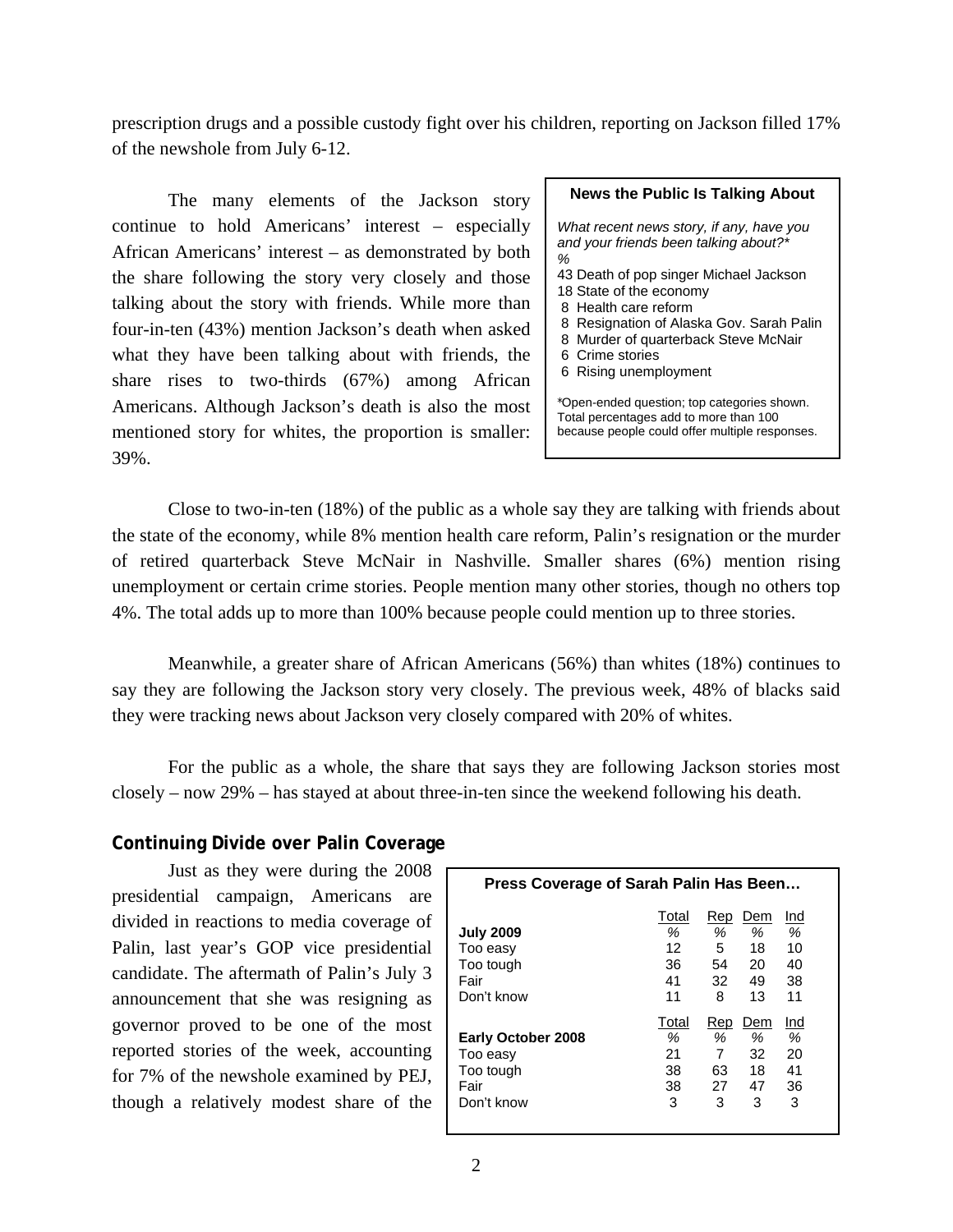public (14%) say they followed this story very closely.

 Four-in-ten (41%) say the press has been fair to Palin, while 36% say it has been too tough on her. Just 12% say it has been too easy. Partisans differ sharply. More than half of Republicans (54%) say the media has been too tough on Palin, compared with 20% of Democrats and 40% of independents. Among conservative Republicans, 65% say the media has been too tough. About half of Democrats (49%) say the media has been fair in its coverage, compared with 32% of Republicans and 38% of independents.

In early October, one month before the Nov. 4 election, 38% said they thought the media was being too tough on the Alaska governor and an equal share thought the media was being fair. About two-in-ten (21%) said the media had been too easy on her. At that time, the partisan differences were slightly wider: 63% of Republicans said the media was being too tough, compared with 18% of Democrats and 41% of independents.

The public is also divided about the amount of coverage that Palin has gotten recently, with 38% saying they are hearing too much about Palin and 40% saying they are hearing the right amount. Almost half of Republicans (47%) say they are hearing the right amount about Palin's plans, compared with 31% of Democrats and 44% of independents. A plurality of Democrats (45%) say they are hearing too much about Palin, compared with 27% of Republicans and 38% of independents. Close to six-in-ten (58%) liberal Democrats say they are hearing too much about Palin, while 52% of conservative Republicans say they are hearing the right amount.

### **Economy's Troubles Closely Watched**

 As they have since the economic crisis began last fall, Americans also continue to closely track developments in the economy. Close to four-in-ten (37%) say they very closely followed the economy last week. Two-in-ten say the economy was the story they followed most closely, while economic news made up 11% of the newshole examined by PEJ.

 About a quarter (24%) say they very closely followed the debate in Washington over health care reform. For 11%, this was the story they followed more closely than any other. Reporting on the health care debate accounted for 6% of coverage.

 President Obama's trip to Russia and the G-8 summit was very closely followed by 14% and was the most closely followed story for 12%. The media devoted 11% of the newshole to the president's travels to Russia and Italy.

 The public did not closely track the violent street fighting in western China between Muslim Uighurs and Chinese Han. Just 5% say they followed these stories very closely, while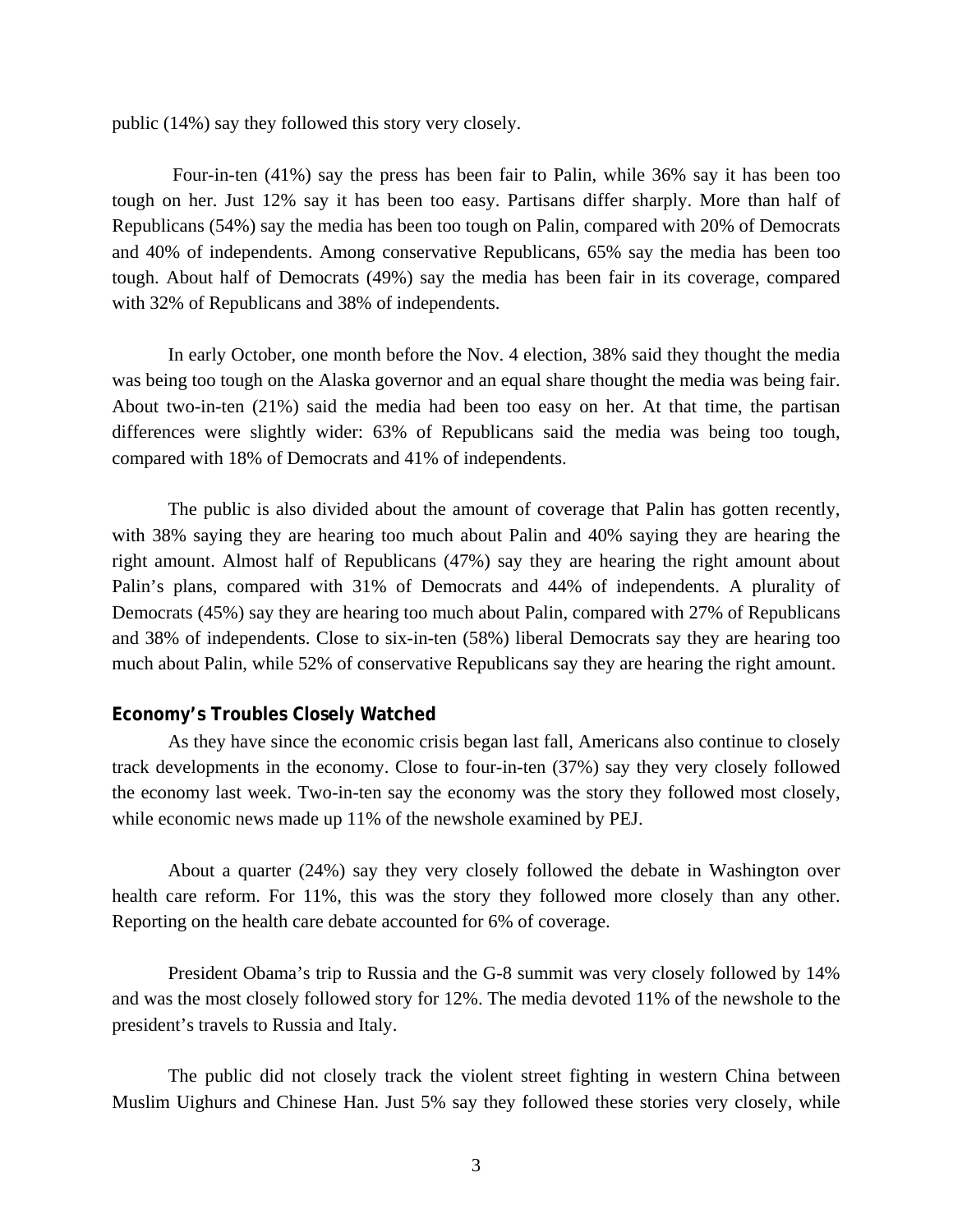2% say this was the story they followed most closely. According to PEJ, the media devoted 4% of the coverage to the riots in China.

# **Health Care Reform: Many Know About Public Plan and Potential Cost**

 The public appears to be well aware of key issues in the debate over whether and how to reform the nation's health care system. About four-in-ten say they have heard a lot about the idea of a government health plan alternative to private insurance (41%) and the potential cost of the changes being debated (40%). Comparable percentages say they have heard a little about these two aspects of the debate (43% each).

A slightly smaller share (31%) says they have heard a lot about a possible plan to tax certain

| What American's are Hearing About Health Care Reform              |            |        |         |  |  |  |
|-------------------------------------------------------------------|------------|--------|---------|--|--|--|
|                                                                   | A          | A      | Nothing |  |  |  |
|                                                                   | <u>lot</u> | little | at all  |  |  |  |
| How much have you heard about                                     | %          | $\%$   | $\%$    |  |  |  |
| The idea of a gov't health plan alternative to private insurance  | 41         | 43     | 16      |  |  |  |
| The potential cost of health care reform                          | 40         | 43     | 17      |  |  |  |
| Plan to tax health care benefits to help pay for greater coverage | 31         | 43     | 25      |  |  |  |

private health care benefits to help pay for coverage of more Americans, while 43% say they have a little about this. One quarter says they have heard nothing at all about it.

Fewer say they have heard nothing at all about potential costs (17%) or a public health care plan alternative (16%).

 A somewhat larger percentage of Republicans (37%) than Democrats (27%) say they have heard a lot about the proposal to tax some private health care benefits. This difference is more pronounced between self-described conservative Republicans and liberal Democrats (44% vs. 22%, of the groups have heard a lot about this proposal). On the two other health care issues examined in the survey, partisans are about equally likely to have heard a lot about them.

On each of these specific aspects of the health care debate, older Americans (those 65 and older) are more likely than those younger than 40 to have heard a lot about them.

# **NFL Quarterback's Murder Widely Known**

More than eight-in-ten say they have heard at least a little about the killing of quarterback Steve McNair in what police say was a murder-suicide by his 20-year-old girlfriend. Four-in-ten (41%) say they have heard a lot about McNair's death, while 43% say they have heard a little. Men were somewhat more likely than women to have heard a lot about this story (46% vs. 36%), though large percentages of both men and women heard something about it.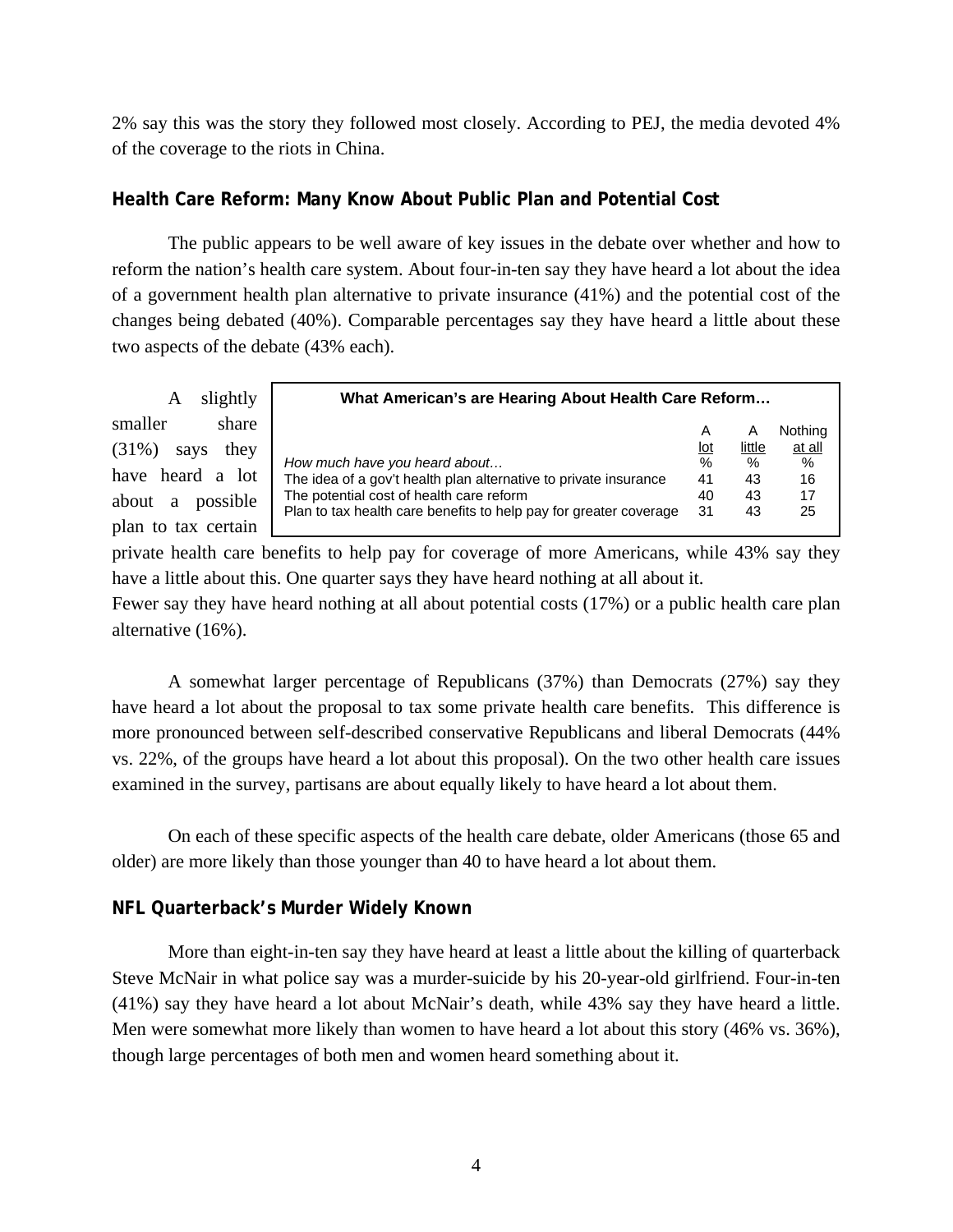| Close<br>to              | What the Public's Hearing About                            |                          |               |         |
|--------------------------|------------------------------------------------------------|--------------------------|---------------|---------|
| two-thirds say they      |                                                            |                          |               |         |
| have heard either a      |                                                            | A                        | А             | Nothing |
|                          |                                                            | $\underline{\text{lot}}$ | <u>little</u> | at all  |
| lot $(26\%)$ or a little | How much have you heard about                              | %                        | $\%$          | %       |
|                          | Murder of quarterback Steve McNair in Nashville            | 41                       | 43            | 16      |
| (38%)<br>about           | Allegations about cemetery workers reselling grave sites   | 26                       | 38            | 35      |
| allegations<br>that      | Claims of discrimination against minority children at pool | 16                       | 31            | 53      |
|                          | Cyber attacks on American and South Korean web sites       | 15                       | 36            | 49      |
| workers<br>at<br>a       |                                                            |                          |               |         |

Chicago-area cemetery dug up and moved bodies so they could sell the spaces again. A smaller share had heard about a Philadelphia-area pool that rescinded an agreement to let children from a mostly minority summer camp program swim there. Close to half heard at least a little about this story (16% a lot, 31% a little). Still, a majority (53%) heard nothing at all about this.

A relatively small share say they heard a lot about a cyber security scare effecting U.S. and South Korean government web sites. Fewer than two-in-ten (15%) say they heard a lot about the computer attacks on the web sites, including well-used government sites; 36% heard a little about these stories. About half (49%) of the public heard nothing at all about the internet breach.

These findings are based on the most recent installment of the weekly News Interest Index, an ongoing project of the Pew Research Center for the People & the Press. The index, building on the Center's longstanding research into public attentiveness to major news stories, examines news interest as it relates to the news media's coverage. The weekly survey is conducted in conjunction with The Project for Excellence in Journalism's News Coverage Index, which monitors the news reported by major newspaper, television, radio and online news outlets on an ongoing basis. In the most recent week, data relating to news coverage were collected from July 6-12, 2009 and survey data measuring public interest in the top news stories of the week were collected July 10-13, 2009 from a nationally representative sample of 1,000 adults.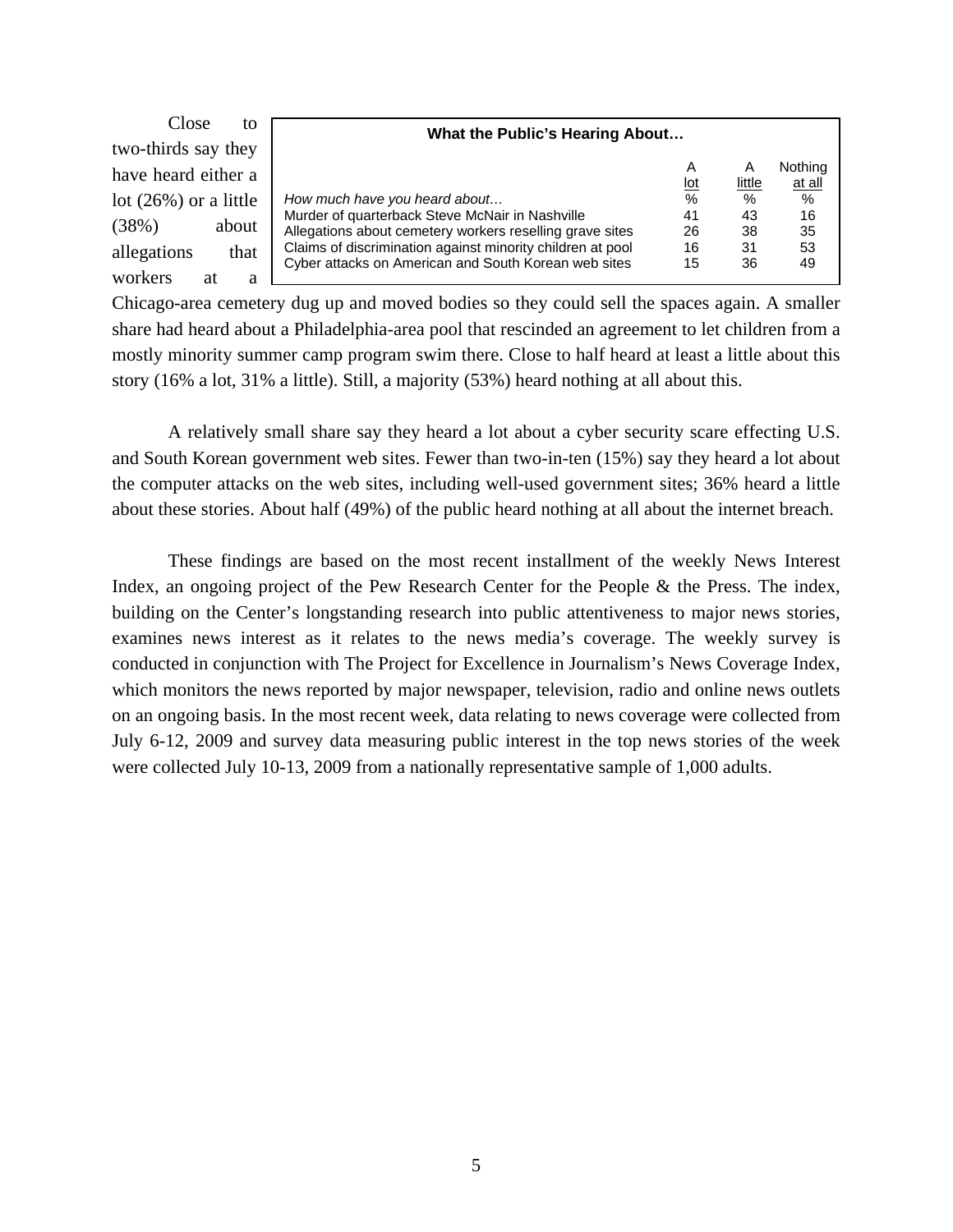## **About the News Interest Index**

The *News Interest Index* is a weekly survey conducted by the Pew Research Center for the People & the Press aimed at gauging the public's interest in and reaction to major news events.

This project has been undertaken in conjunction with the Project for Excellence in Journalism's *News Coverage Index*, an ongoing content analysis of the news. The News Coverage Index catalogues the news from top news organizations across five major sectors of the media: newspapers, network television, cable television, radio and the internet. Each week (from Monday through Sunday) PEJ compiles this data to identify the top stories for the week. The News Interest Index survey collects data from Friday through Monday to gauge public interest in the most covered stories of the week.

Results for the weekly surveys are based on telephone interviews among a nationwide sample of approximately 1,000 adults, 18 years of age or older, conducted under the direction of ORC (Opinion Research Corporation). For results based on the total sample, one can say with 95% confidence that the error attributable to sampling is plus or minus 3.5 percentage points.

In addition to sampling error, one should bear in mind that question wording and practical difficulties in conducting surveys can introduce error or bias into the findings of opinion polls, and that results based on subgroups will have larger margins of error.

For more information about the Project for Excellence in Journalism's News Coverage Index, go to www.journalism.org.

## **About the Pew Research Center for the People & the Press**

The Pew Research Center for the People & the Press is an independent opinion research group that studies attitudes toward the press, politics and public policy issues. We are sponsored by The Pew Charitable Trusts and are one of seven projects that make up the Pew Research Center, a nonpartisan "fact tank" that provides information on the issues, attitudes and trends shaping America and the world.

The Center's purpose is to serve as a forum for ideas on the media and public policy through public opinion research. In this role it serves as an important information resource for political leaders, journalists, scholars, and public interest organizations. All of our current survey results are made available free of charge.

All of the Center's research and reports are collaborative products based on the input and analysis of the entire Center staff consisting of:

 Andrew Kohut, Director Scott Keeter, Director of Survey Research Carroll Doherty and Michael Dimock, Associate Directors Michael Remez, Senior Writer Juliana Menasce Horowitz, Robert Suls, Shawn Neidorf, Leah Christian and Jocelyn Kiley Research Associates Kathleen Holzwart, Alec Tyson and Jacob Poushter, Research Analysts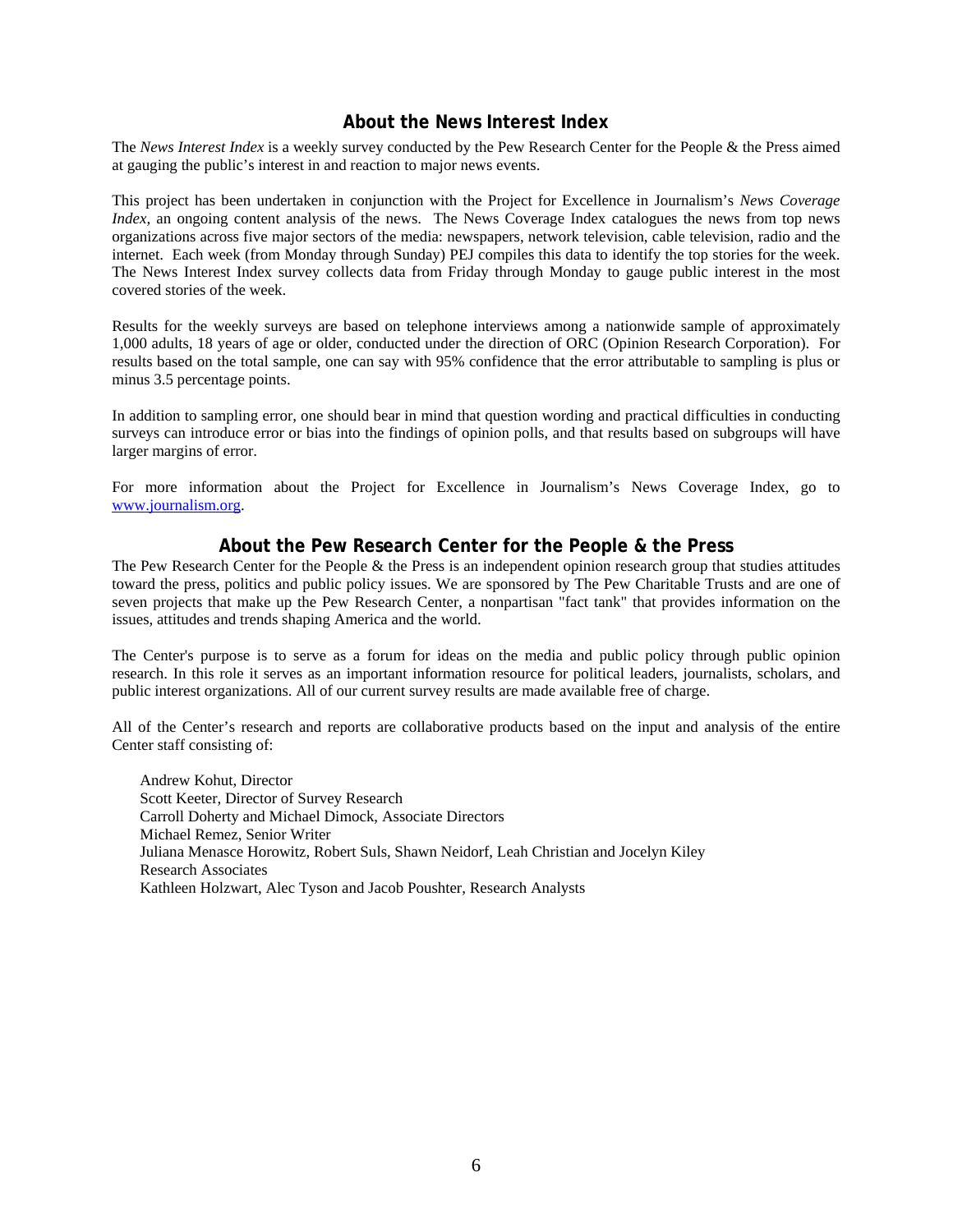#### **PEW RESEARCH CENTER FOR THE PEOPLE & THE PRESS July 10-13, 2009 NEWS INTEREST INDEX OMNIBUS SURVEY TOPLINE N=1000**

#### Q.1 What recent news story, if any, have you and your friends been talking about **[OPEN END. PROBE ONCE FOR ADDITIONAL MENTIONS. RECORD UP TO THREE. RECORD EACH RESPONSE ON SEPARATE SCREEN. DO NOT READ PRECODE LIST. DO NOT SUGGEST ANSWERS]**?

- 43 Death of pop singer Michael Jackson
- 18 State of the economy
- 8 Health care reform
- 8 Resignation of Alaska Gov. Sarah Palin
- 8 Murder of football player Steve McNair
- 6 Crime stories
- 6 Rising unemployment
- 4 Obama's trip to Russia, the G-8 Summit in Italy and Africa
- 4 Obama, general mentions
- 4 Local news<br>4 Gas prices
- 4 Gas prices<br>4 Other celeb
- Other celebrity deaths (e.g. Farrah Fawcett, Billy Mays)
- 3 The auto industry<br>3 Sports stories
- 3 Sports stories<br>3 Government/r
- Government/politics, generally
- 3 Weather<br>3 State buc
- State budget/taxes
- 2 Iran
- 2 North Korea<br>2 The stimulus
- The stimulus package
- 2 The nomination of Sonia Sotomayor to the Supreme Court/her confirmation hearings
- 1 Iraq
- 1 Cap and trade/the energy bill/energy
- 1 Swine flu
- 1 News about African American children being kept from using a pool near Philadelphia
- 1 South Carolina Gov. Mark Sanford and his affair
- 1 Religion
- 1 Chicago-area cemetery plot scandal
- 1 The oil industry
- 1 The war/the troops/Iraq and Afghanistan (mentioned together)
- 1 Afghanistan
- 15 Other **(VOL.)**
- 18 No answer/Don't know/Refused **(VOL.)**

*Figures add to more than 100% because of multiple responses.*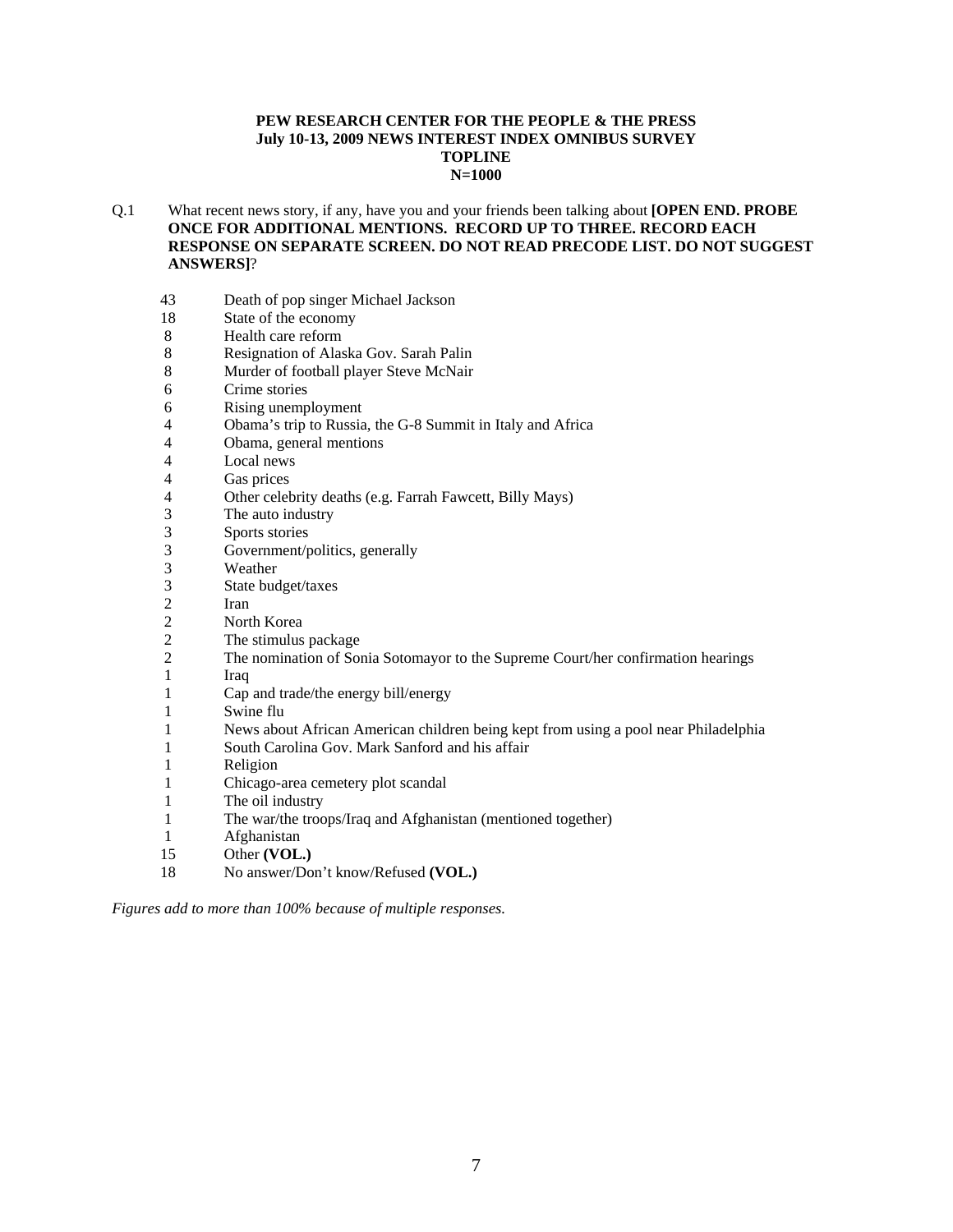Q.2 As I read a list of some stories covered by news organizations this past week, please tell me if you happened to follow each news story very closely, fairly closely, not too closely, or not at all closely. First, **[INSERT ITEM; RANDOMIZE] [IF NECESSARY** "Did you follow **[ITEM]** very closely, fairly closely, not too closely or not at all closely?"**]** 

|    |                                                                    | Very    | Fairly  | Not too | Not at all     | DK/              |
|----|--------------------------------------------------------------------|---------|---------|---------|----------------|------------------|
|    |                                                                    | closely | closely | closely | closely        | Refused          |
| a. | Michael Jackson's funeral and controversy<br>surrounding his death | 25      | 26      | 24      | 24             | 1                |
|    | July 2-5, 2009: The death of singer Michael                        | 25      | 29      | 28      | 18             | 1                |
|    | <b>Jackson</b>                                                     |         |         |         |                |                  |
|    | June 26-29, 2009                                                   | 30      | 28      | 23      | 19             | $\ast$           |
|    | <b>TREND FOR COMPARISON—celebrity deaths:</b>                      |         |         |         |                |                  |
|    | March 20-23, 2009: Death of actress Natasha                        |         |         |         |                |                  |
|    | Richardson in a skiing accident                                    | 18      | 28      | 24      | 30             | ∗                |
|    | October 3-6, 2008: Death of Paul Newman                            | 19      | 29      | 28      | 23             | 1                |
|    | June 13-16, 2008: Death of Meet the Press host                     |         |         |         |                |                  |
|    | <b>Tim Russert</b>                                                 | 28      | 23      | 19      | 30             | $\ast$           |
|    | January 25-28, 2008: Death of actor Heath                          |         |         |         |                |                  |
|    | Ledger                                                             | 13      | 29      | 27      | 30             | 1                |
|    | November 30-December 3, 2007: Death of NFL                         |         |         |         |                |                  |
|    | player Sean Taylor                                                 | 14      | 25      | 22      | 38             | 1                |
|    | March 2-5, 2007: Death of Anna Nicole Smith                        | 14      | 19      | 30      | 36             | 1                |
|    | February 23-26, 2007                                               | 13      | 22      | 33      | 31             | 1                |
|    | February 16-19, 2007                                               | 14      | 25      | 29      | 31             | $\mathbf{1}$     |
|    | February 9-12, 2007                                                | 11      | 27      | 31      | 30             | 1                |
|    | September, 2006: Death of the Crocodile                            |         |         |         |                |                  |
|    | Hunter, Steve Irwin, from a stingray strike                        | 30      | 36      | 21      | 12             | 1                |
|    | December, 2001: Death of former Beatle                             |         |         |         |                |                  |
|    | George Harrison                                                    | 10      | 23      | 30      | 35             | $\mathfrak{2}$   |
|    | July, 1999: Death of John F. Kennedy Jr., his                      |         |         |         |                |                  |
|    | wife and sister-in-law in a plane crash near                       |         |         |         |                |                  |
|    | Martha's Vineyard                                                  | 54      | 29      | 13      | $\overline{4}$ | $\boldsymbol{0}$ |
|    | March, 1999: Death of former baseball player                       |         |         |         |                |                  |
|    | Joe DiMaggio                                                       | 18      | 33      | 27      | 21             | 1                |
|    | June, 1998: The death of Frank Sinatra                             | 17      | 31      | 31      | 20             | 1                |
|    | September, 1997: The death of Princess Diana                       | 54      | 31      | 11      | $\overline{4}$ | $\ast$           |
|    | August, 1995: The death of Jerry Garcia                            | 9       | 19      | 23      | 45             | $\overline{4}$   |
|    | August, 1995: The death of Mickey Mantle                           | 24      | 36      | 21      | 18             | 1                |
|    | May, 1994: The suicide of rock star Kurt                           |         |         |         |                |                  |
|    | Cobain                                                             | $\tau$  | 14      | 25      | 52             | $\overline{2}$   |
|    | <b>TREND FOR COMPARISON-Michael Jackson:</b>                       |         |         |         |                |                  |
|    | June, 2005: Michael Jackson trial                                  | 13      | 31      | 29      | 26             | 1                |
|    | Mid-March, 2005                                                    | 12      | 23      | 32      | 32             | 1                |
|    | February, 2005                                                     | $\,8\,$ | 17      | 30      | 44             |                  |
|    | November, 2003: Recent charges of child                            |         |         |         |                | 1                |
|    | molestation against Michael Jackson                                | 29      | 27      | 22      | 20             | $\overline{2}$   |
|    |                                                                    |         |         |         |                |                  |
|    | January, 1994: Michael Jackson's personal<br>problems              | 19      | 30      | 30      | 20             | 1                |
|    | December, 1993                                                     | 15      | 25      | 27      | 32             | 1                |
|    |                                                                    |         |         |         |                |                  |
| b. | President Obama's trip to Russia and the G-8                       |         |         |         |                |                  |
|    | Summit in Italy                                                    | 14      | 30      | 24      | 30             | 1                |
|    | <b>TREND FOR COMPARISON:</b>                                       |         |         |         |                |                  |
|    | April 17-20, 2009: Trip to Mexico and Latin                        |         |         |         |                |                  |
|    | America                                                            | 17      | 26      | 25      | 32             | $\ast$           |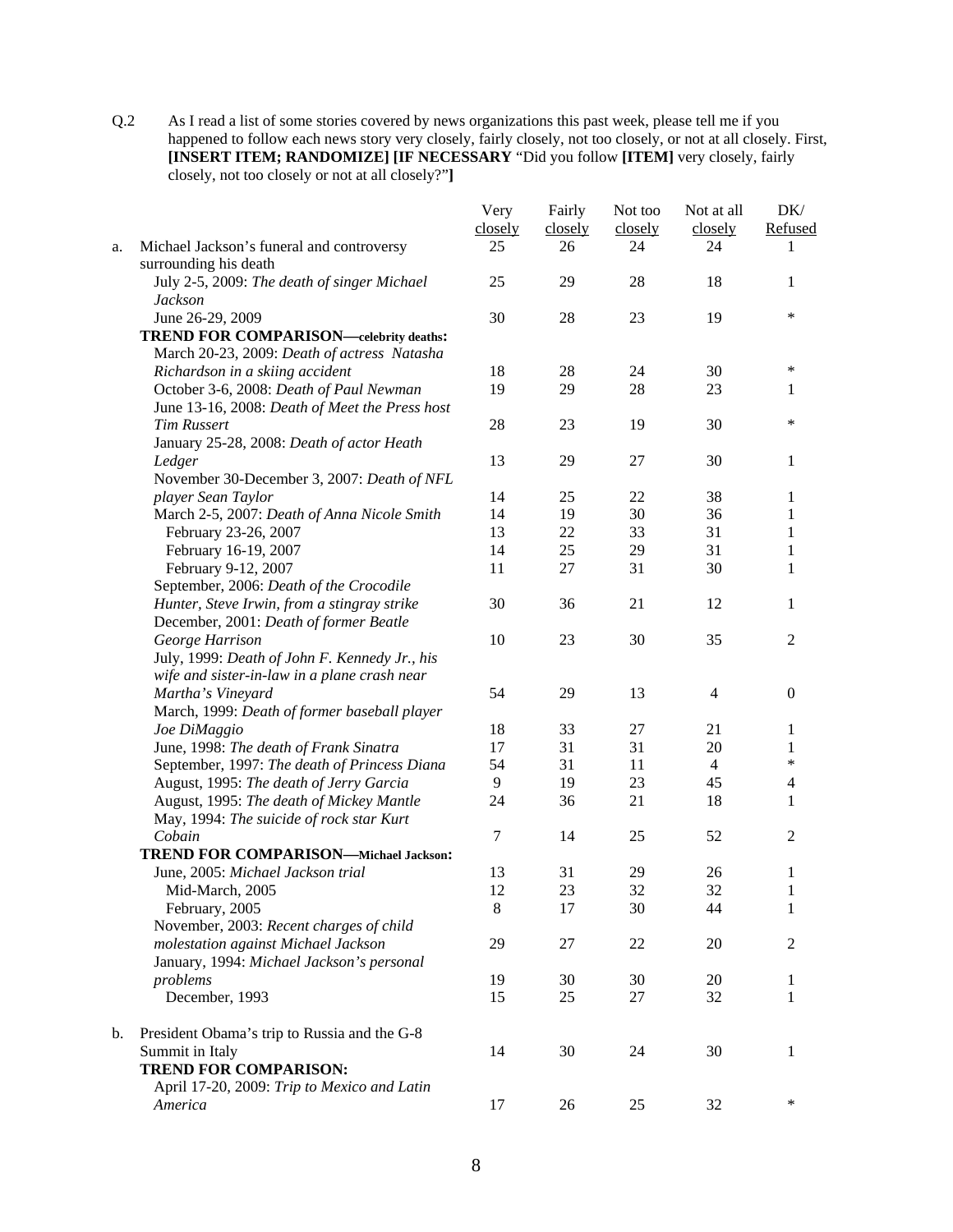# **Q.2 CONTINUED…**

|    |                                                 | Very    | Fairly  | Not too          | Not at all       | DK/              |
|----|-------------------------------------------------|---------|---------|------------------|------------------|------------------|
|    |                                                 | closely | closely | closely          | closely          | Refused          |
|    | April 9-13, 2009: Visit to Turkey and Iraq      | 23      | 29      | 22               | 26               | *                |
|    | April 3-6, 2009: Trip to Europe and meetings    |         |         |                  |                  |                  |
|    | with foreign leaders                            | 25      | 35      | 21               | 19               | $\ast$           |
|    |                                                 |         |         |                  |                  |                  |
| c. | Reports about the condition of the U.S. economy | 37      | 38      | 13               | 11               | ∗                |
|    | July 2-5, 2009                                  | 38      | 35      | 15               | 12               | $\ast$           |
|    | June 19-22, 2009                                | 42      | 33      | 15               | $10\,$           | ∗                |
|    | June 12-15, 2009                                | 41      | 35      | 12               | 12               | ∗                |
|    | June 5-8, 2009                                  | 41      | 34      | 11               | 14               | ∗                |
|    | May 29-June 1, 2009                             | 43      | 37      | 11               | 8                | $\ast$           |
|    | May 21-24, 2009                                 | 44      | 35      | 13               | 9                | ∗                |
|    | May 15-18, 2009                                 | 44      | 35      | 12               | $8\,$            | ∗                |
|    | May 8-11, 2009                                  | 42      | 34      | 12               | 12               | $\ast$           |
|    | May 1-4, 2009                                   | 47      | 36      | 11               | $\mathfrak s$    | 1                |
|    | April 17-20, 2009                               | 52      | 30      | 10               | $\overline{7}$   | $\mathbf{1}$     |
|    | April 9-13, 2009                                | 48      | 29      | 13               | 10               | $\boldsymbol{0}$ |
|    | March 27-30, 2009                               | 48      | 32      | 10               | 10               | $\ast$           |
|    | March 20-23, 2009                               | 52      | 34      | $\,8\,$          | 6                | $\ast$           |
|    | March 13-16, 2009                               | 48      | 33      | $\overline{9}$   | 10               | $\ast$           |
|    | February 27-March 2, 2009                       | 56      | 30      | $8\,$            | $\sqrt{6}$       | ∗                |
|    | February 13-16, 2009                            | 55      | 29      | 10               | $\boldsymbol{6}$ | $\ast$           |
|    | January 30-February 2, 2009                     | 52      | 31      | 12               | 5                | $\ast$           |
|    | January 23-26, 2009                             | 57      | 30      | $\,8\,$          | 5                | $\boldsymbol{0}$ |
|    | January 16-19, 2009                             | 43      | 35      | 13               | 9                | $\ast$           |
|    | January 2-4, 2009                               | 42      | 36      | 15               | $\tau$           | $\ast$           |
|    | December 12-15, 2008                            | 51      | 33      | 9                | 7                | $\ast$           |
|    | December 5-8, 2008                              | 42      | 38      | 13               | $\overline{7}$   | $\ast$           |
|    | November 21-24, 2008                            | 59      | 24      | 9                | $8\,$            | $\ast$           |
|    | November 14-17, 2008                            | 56      | 29      | 9                | 6                | $\ast$           |
|    | November 7-10, 2008                             | 54      | 31      | $\,8\,$          | $\overline{7}$   | $\ast$           |
|    | October 31-November 3, 2008                     | 63      | 27      | $\sqrt{6}$       | $\overline{4}$   | $\ast$           |
|    |                                                 | 52      |         |                  | 5                |                  |
|    | October 24-27, 2008                             |         | 35      | 7                |                  | 1<br>$\ast$      |
|    | October 17-20, 2008                             | 62      | 29      | $\sqrt{6}$       | $\mathfrak{Z}$   | $\ast$           |
|    | October 10-13, 2008                             | 65      | 25      | $\boldsymbol{7}$ | 3                | *                |
|    | October 3-6, 2008                               | 69      | 23      | 5                | 3                | *                |
|    | September 26-29, 2008                           | 70      | 22      | 5                | 3                | ∗                |
|    | September 19-22, 2008                           | 56      | 27      | 12               | 5                |                  |
|    | September 5-8, 2008                             | 44      | 33      | 16               | 7                | ∗                |
|    | August 29-31, 2008                              | 41      | 34      | 13               | 11               | 1                |
|    | August 15-18, 2008                              | 39      | 36      | 15               | 10               | *                |
|    | August 8-11, 2008                               | 39      | 35      | 16               | 10               | *                |
|    | August 1-4, 2008                                | 47      | 34      | $11\,$           | $\,8\,$          | $\boldsymbol{0}$ |
|    | July 25-28, 2008                                | 46      | 32      | $10\,$           | 12               | *                |
|    | July 18-21, 2008                                | 45      | 33      | 13               | 9                | $\ast$           |
|    | July 11-14, 2008                                | 44      | 33      | 12               | 10               | $\mathbf{1}$     |
|    | June 27-30, 2008                                | 49      | 31      | 12               | $\tau$           | $\mathbf{1}$     |
|    | June 13-16, 2008                                | 42      | 33      | 14               | 11               | $\ast$           |
|    | May 9-12, 2008                                  | 45      | 31      | 13               | 11               | *                |
|    | May 2-5, 2008                                   | 43      | 31      | 15               | 10               | $\mathbf{1}$     |
|    | April 18-21, 2008                               | 41      | 35      | 13               | 10               | 1                |
|    | April 4-7, 2008                                 | 39      | 37      | 12               | 12               | *                |
|    | March 28-31, 2008                               | 42      | 36      | 14               | $8\,$            | *                |
|    | March 20-24, 2008                               | 45      | 33      | 13               | 9                | *                |
|    |                                                 |         |         |                  |                  |                  |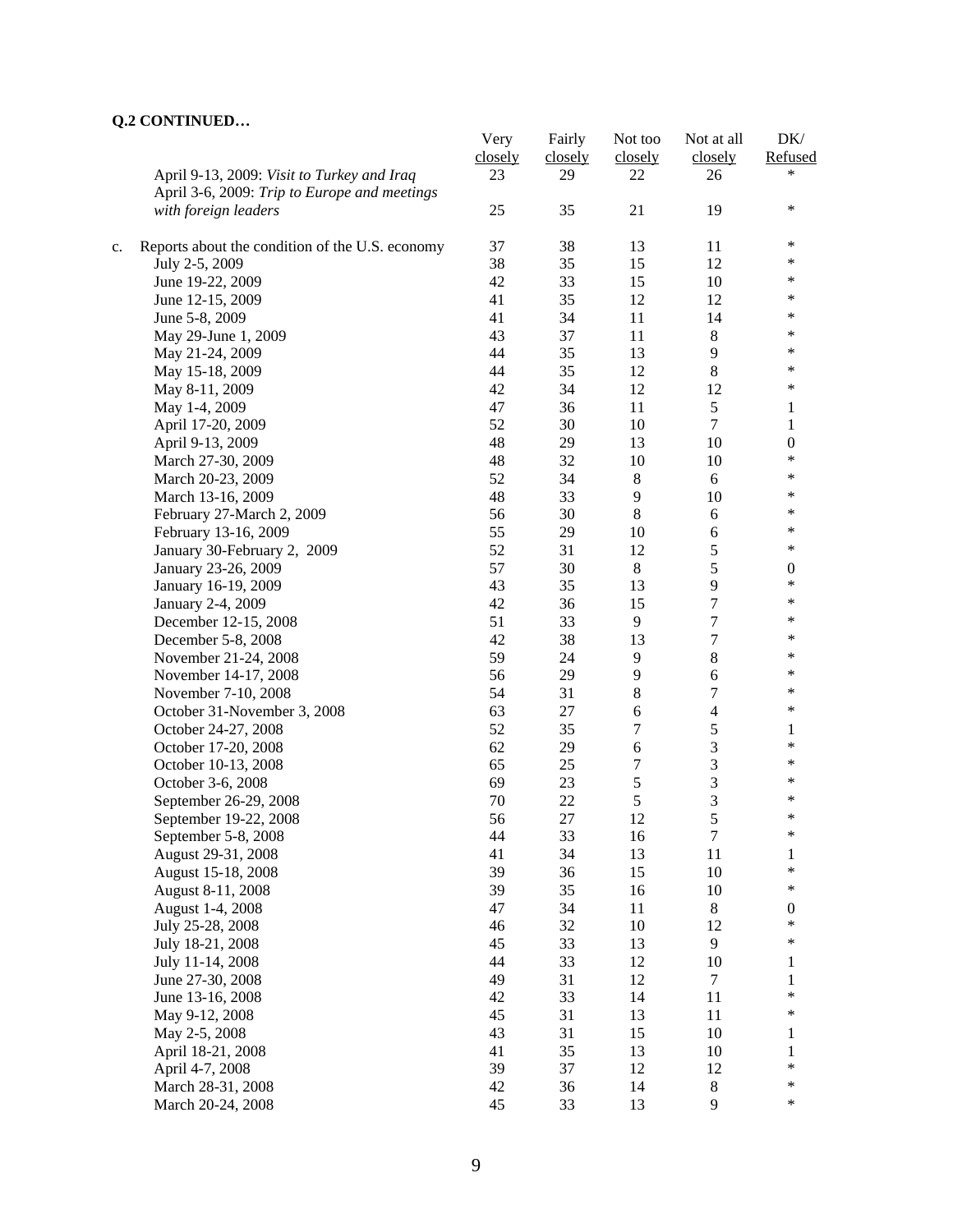# **Q.2 CONTINUED…**

|                           | Very    | Fairly  | Not too | Not at all       | DK/              |
|---------------------------|---------|---------|---------|------------------|------------------|
|                           | closely | closely | closely | closely          | Refused          |
| February 29-March 3, 2008 | 38      | 35      | 15      | 11               | 1                |
| February 15-18, 2008      | 37      | 36      | 11      | 16               | $\,8\,$          |
| February 1-4, 2008        | 40      | 37      | 14      | $\,8\,$          | $\mathbf{1}$     |
| January 18-21, 2008       | 42      | 31      | 16      | 11               | ∗                |
| January 11-14, 2008       | 36      | 32      | 15      | 16               | 1                |
| November 2-5, 2007        | 27      | 37      | 16      | 19               | $\mathbf{1}$     |
| October 19-22, 2007       | 25      | 34      | 20      | 21               | $\ast$           |
| August 10-13, 2007        | $28\,$  | 36      | 18      | 18               | $\ast$           |
| Mid-November, 2006        | 31      | 40      | 17      | 11               | 1                |
| December, 2005            | 35      | 35      | 18      | 11               | 1                |
| Early November, 2005      | 35      | 39      | 17      | 9                | $\ast$           |
| Mid-May, 2005             | 30      | 39      | 19      | 11               | 1                |
| January, 2005             | 35      | 41      | 17      | $\tau$           | ∗                |
| Mid-October, 2004         | 30      | 43      | 16      | 10               | 1                |
| Early September, 2004     | 39      | 34      | 15      | 11               | $\mathbf{1}$     |
| Mid-January, 2004         | 37      | 41      | 15      | $\tau$           | $\ast$           |
| December, 2003            | 35      | 38      | 14      | 11               | $\mathbf{2}$     |
| November, 2003            | 40      | 34      | 15      | 10               | $\mathbf{1}$     |
| October, 2003             | 32      | 39      | 16      | 12               | $\mathbf{1}$     |
| September, 2003           | 39      | 30      | 18      | 12               | $\mathbf{1}$     |
| March, 2003               | 40      | 35      | 16      | $\,8\,$          | 1                |
| February, 2003            | 42      | 33      | 15      | 10               | *                |
| January, 2003             | 40      | 35      | 13      | 11               | $\mathbf{1}$     |
| December, 2002            | 38      | 34      | 17      | 10               | $\mathbf{1}$     |
| February, 2002            | 35      | 40      | 15      | 9                | $\mathbf{1}$     |
| January, 2002             | 30      | 44      | 16      | $\mathbf{9}$     | $\mathbf{1}$     |
| December, 2001            | 37      | 40      | 13      | $8\,$            | $\mathbf{2}$     |
| Mid-November, 2001        | 41      | 36      | 15      | $\tau$           | $\mathbf{1}$     |
| June, 2001                | 24      | 41      | 18      | 16               | 1                |
| May, 2001                 | 34      | 36      | 15      | 15               | $\boldsymbol{0}$ |
| April, 2001               | 36      | 34      | 16      | 13               | 1                |
| February, 2001            | 30      | 39      | 18      | 12               | $\mathbf{1}$     |
| January, 2001             | 32      | 38      | 17      | 11               | $\mathfrak{2}$   |
| June, 1995                | 26      | 41      | 22      | 11               | $\ast$           |
| March, 1995               | 27      | 45      | 19      | 9                | $\ast$           |
| February, 1995            | 23      | 41      | 22      | 13               | 1                |
| December, 1994            | 28      | 43      | 20      | 9                | $\ast$           |
| October, 1994             | 27      | 40      | 20      | 12               | $\mathbf{1}$     |
| June, 1994                | 25      | 42      | 23      | 10               | $\ast$           |
| May, 1994                 | 33      | 40      | 16      | 10               | 1                |
| January, 1994             | 34      | 39      | 16      | 10               | 1                |
| Early January, 1994       | 36      | 44      | 13      | 7                | ∗                |
| December, 1993            | 35      | 41      | 15      | 8                | 1                |
| October, 1993             | 33      | 38      | 20      | 9                | *                |
| September, 1993           | 37      | 40      | 14      | 8                | 1                |
| Early September, 1993     | 39      | 39      | 14      | 9                | ∗                |
| August, 1993              | 41      | 36      | 14      | 9                | $\ast$           |
| May, 1993                 | 37      | 38      | 18      | 6                | 1                |
| February, 1993            | 49      | 36      | 10      | 5                | $\ast$           |
| January, 1993             | 42      | 39      | 12      | $\boldsymbol{7}$ | ∗                |
| September, 1992           | 43      | 37      | 13      | $\epsilon$       | $\mathbf{1}$     |
| May, 1992                 | 39      | 39      | 15      | 6                | 1                |
|                           | 47      | 38      | 11      | $\overline{4}$   | $\ast$           |
| March, 1992               |         |         |         |                  |                  |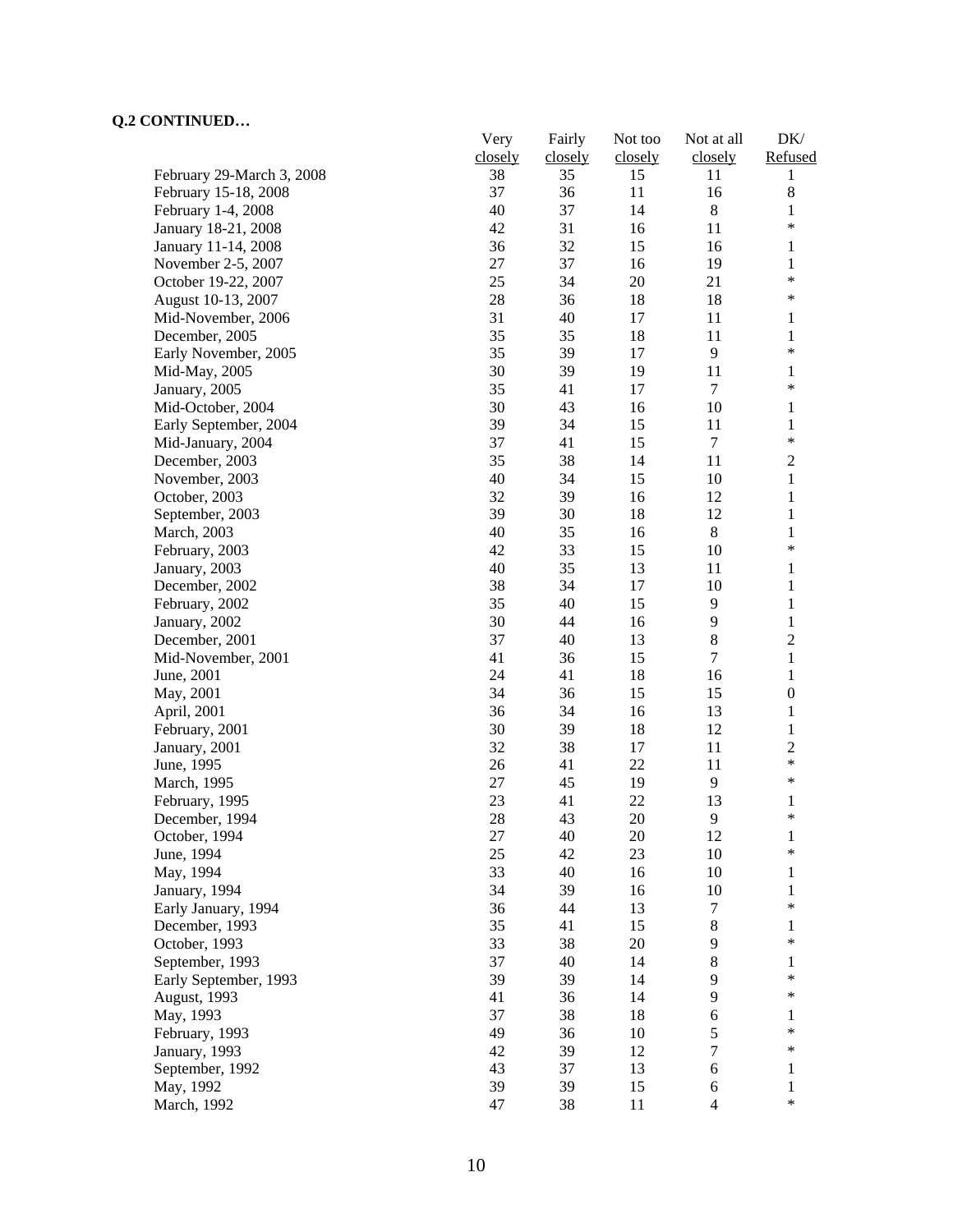#### **Q.2 CONTINUED…**

|    |                                                 | Very    | Fairly  | Not too | Not at all     | DK/          |
|----|-------------------------------------------------|---------|---------|---------|----------------|--------------|
|    |                                                 | closely | closely | closely | closely        | Refused      |
|    | February, 1992                                  | 47      | 37      | 10      | 6              | $\ast$       |
|    | January, 1992                                   | 44      | 40      | 11      | 5              | $\ast$       |
|    | October, 1991                                   | 36      | 38      | 16      | 9              | 1            |
| d. | Debate in Washington over health care reform    | 24      | 29      | 20      | 27             | ∗            |
|    | June 26-29, 2009                                | 29      | 26      | 20      | 25             | 1            |
|    | June 19-22, 2009                                | 28      | $28\,$  | 20      | 23             | $\ast$       |
|    | June 12-15, 2009                                | 29      | 26      | 18      | 26             | $\ast$       |
|    | <b>TREND FOR COMPARISON:1</b>                   |         |         |         |                |              |
|    | May 15-18, 2009: Debate over Obama's health     |         |         |         |                |              |
|    | care plans                                      | 25      | 30      | 20      | 24             | $\ast$       |
|    | March 6-9, 2009: Obama proposing a              |         |         |         |                |              |
|    | \$630 billion fund for overhauling health care  | 41      | 32      | 13      | 14             | $\ast$       |
|    | September, 1994: The Clinton                    |         |         |         |                |              |
|    | administration's health care reform proposals   | 32      | 41      | 18      | 9              | $\ast$       |
|    | June, 1994                                      | 34      | 40      | 19      | 7              | $\ast$       |
|    | May, 1994                                       | 37      | 37      | 16      | 9              | 1            |
|    | January, 1994                                   | 38      | 38      | 15      | 9              | $\ast$       |
|    | Early January, 1994                             | 40      | 40      | 14      | 6              | $\ast$       |
|    | December, 1993                                  | 45      | 35      | 12      | $\overline{7}$ | 1            |
|    | October, 1993                                   | 44      | 32      | 17      | 6              | $\mathbf{1}$ |
|    | September, 1993                                 | 49      | 34      | 11      | 6              | $\ast$       |
|    | August, 1993: Reports about the White House     |         |         |         |                |              |
|    | task force on health care reform headed by      |         |         |         |                |              |
|    | <b>Hillary Clinton</b>                          | 27      | 32      | 25      | 15             | 1            |
|    | June, 1993                                      | 28      | 38      | 19      | 15             | $\ast$       |
|    | May, 1993                                       | 30      | 30      | 25      | 14             | 1            |
| e. | Riots in western China                          | 5       | 18      | 27      | 50             | $\ast$       |
|    | <b>TREND FOR COMPARISON:</b>                    |         |         |         |                |              |
|    | March 20-24, 2008: Violent protests in Tibet    |         |         |         |                |              |
|    | against the Chinese government                  | 12      | 27      | 26      | 35             | $\ast$       |
| f. | Sarah Palin's resignation as governor of Alaska | 14      | 28      | 28      | 30             | *            |
|    | <b>TREND FOR COMPARISON:</b>                    |         |         |         |                |              |
|    | November 14-17, 2008: News about Sarah          |         |         |         |                |              |
|    | Palin and her political future                  | 16      | 23      | 31      | 30             | $\ast$       |
|    |                                                 |         |         |         |                |              |

 $\frac{1}{1}$ 

May 15-18, 2009 asked about: "Debate over Barack Obama's health care plans." March 6-9, 2009 asked about: "Barack Obama proposing a \$630 billion fund for overhauling the U.S. health care system." September, 1993 through September, 1994 asked about: "The Clinton Administration's health care reform proposals." May, 1993 through August, 1993 asked about: "Reports about the White House task force on health care reform headed by Hillary Clinton."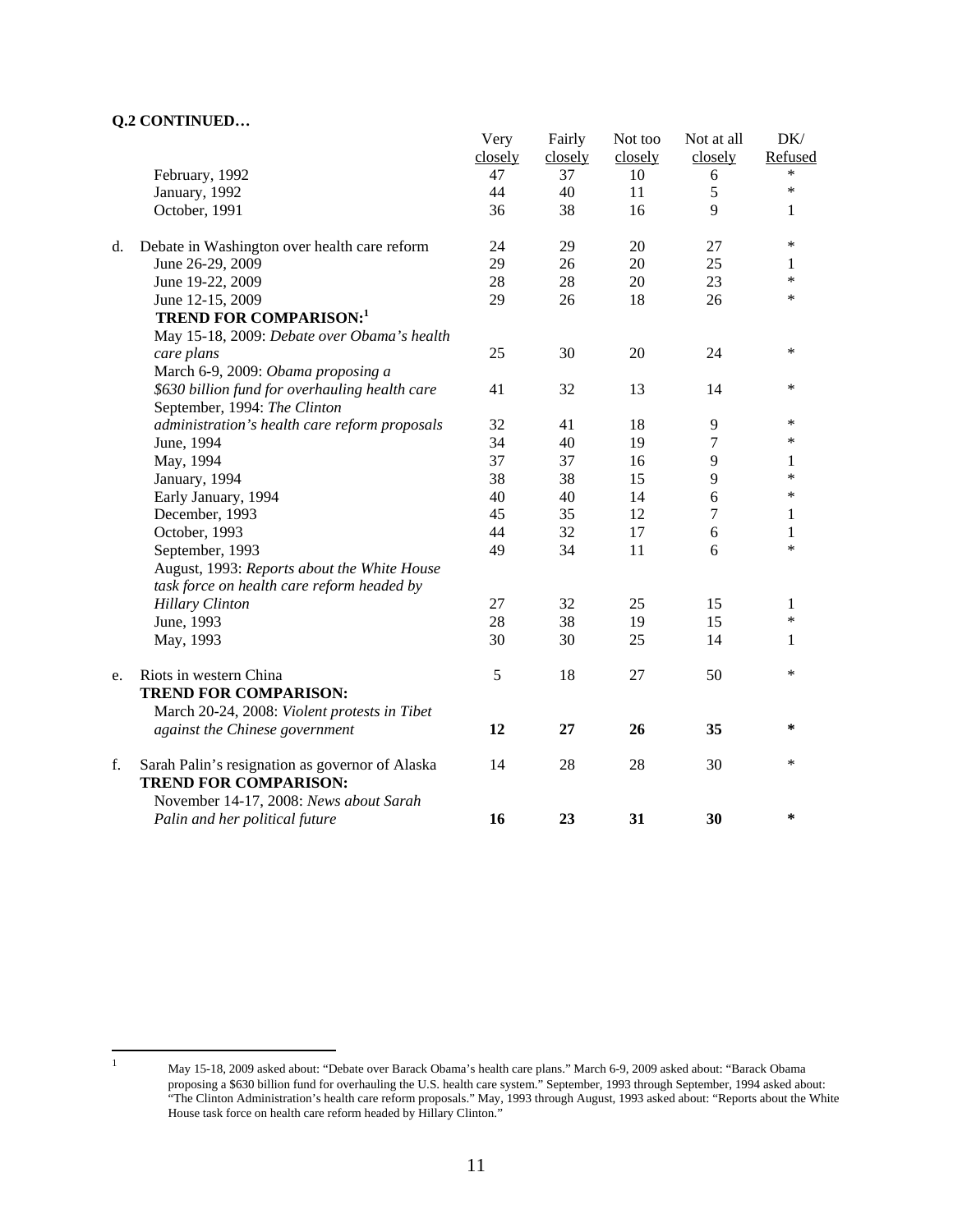- Q.3 Which ONE of the stories I just mentioned have you followed most closely, or is there another story you've been following MORE closely? [**DO NOT READ LIST. ACCEPT ONLY ONE RESPONSE.]** 
	- 29 Michael Jackson's funeral and controversy surrounding his death
	- 20 Reports about the condition of the U.S. economy
	- 12 President Obama's trip to Russia and the G-8 Summit in Italy
	- 11 Debate in Washington over health care reform
	- 8 Sarah Palin's resignation as governor of Alaska
	- 2 Riots in western China<br>9 Some other story (VOI
	- Some other story **(VOL.)**
	- 10 Don't know/Refused **(VOL.)**
- Q.4 How much if anything, have you heard about each of the following? Have you heard a lot, a little or nothing at all? **[READ AND RANDOMIZE]**

|                |                                                                                                                                                                   | A lot | A little | Nothing<br>at all | DK/<br>Refused |
|----------------|-------------------------------------------------------------------------------------------------------------------------------------------------------------------|-------|----------|-------------------|----------------|
| a.             | Claims that a private swimming pool near Philadelphia<br>discriminated against a group of black and Latino children                                               | 16    | 31       | 53                |                |
| b.             | Computer attacks on American and<br>South Korean government web sites<br><b>TREND FOR COMPARISON:</b><br>April 9-13, 2009: Reports that foreign spies have hacked | 15    | 36       | 49                | *              |
|                | into the U.S. electric grid                                                                                                                                       | 14    | 34       | 52                | $\ast$         |
| C <sub>1</sub> | The murder of quarterback Steve McNair in Nashville                                                                                                               | 41    | 43       | 16                | *              |
| d.             | Allegations that workers at a cemetery near Chicago dug up bodies<br>and resold graves for their own profit                                                       | 26    | 38       | 35                | ∗              |

On another topic…

Q.5 All things considered….these days have you been hearing too much, too little, or the right amount about Sarah Palin?

|    |                           | Oct. 24-27, |
|----|---------------------------|-------------|
|    |                           |             |
| 38 | Too much                  | 46          |
| 18 | Too little                | 18          |
| 40 | Right amount              | 33          |
| Δ  | Don't know/Refused (VOL.) | 3           |

Q.6 Would you say the press has been too easy, too tough or fair in the way it has covered Sarah Palin?

|    |                           | Oct. 3-6, |
|----|---------------------------|-----------|
|    |                           | 20003     |
| 12 | Too easy                  | 21        |
| 36 | Too tough                 | 38        |
| 41 | Fair                      | 38        |
| 11 | Don't know/Refused (VOL.) | 3         |

 $\frac{1}{2}$ For October 24-27, 2008 this item was asked as part of a list of candidates.

For October 3-6, 2008 this item was asked as part of a list of candidates.